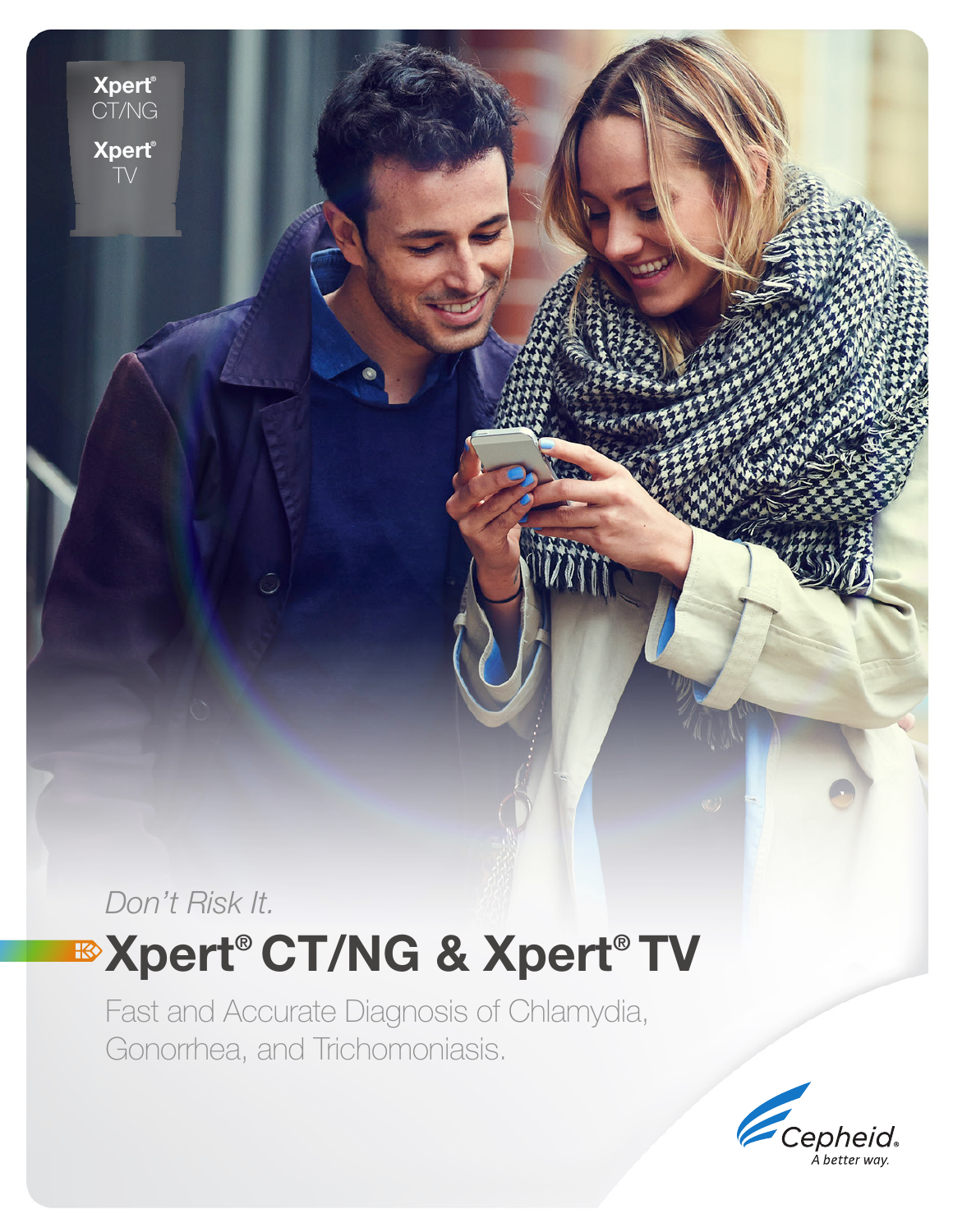

# Xpert® CT/NG & Xpert® TV On-demand STD results. You want it. They need it.

The majority of *Trichomonas vaginalis* (TV), *Chlamydia trachomatis* (CT), and *Neisseria gonorrhoeae* (NG) infections are **asymptomatic**.<sup>1</sup>

# → ……The Need

Trichomoniasis, chlamydia, and gonorrhea are the three most prevalent, treatable STDs in the U.S. If left untreated, complications can include infertility, pelvic inflammatory disease, pregnancy complications, and increased risk of HIV acquisition.1

#### CDC recommends:<sup>1</sup>

- Annual CT/NG screening of all sexually active women under 25
- Screening of other at-risk individuals including MSM\*
- Testing for chlamydia, gonorrhea, & trichomoniasis using NAATs^ (PCR)
- Same-day testing and treatment

## $\rightarrow$  .... The Solution

- Accurate on-demand PCR results are ready when you need them
- On-demand and in-visit results reduce patient call-backs, overtreatment, undertreatment and patients lost to follow-up
- Patient collected specimens can create operational efficiencies
- Same patient sample can be utilized for all tests

## $\rightarrow$  ...... The Impact

#### Provide fast patient results to:

- Lessen patient anxiety with immediate results
- Improve patient satisfaction
- Prevent disease spread in the community
- Reduce unnecessary use of antibiotics

NAATs are recognized as the most sensitive testing option for CT, NG & TV, often detecting 3-5x more TV than wet-mount microscopy.<sup>1</sup>

\* MSM – men who have sex with men

^ NAAT – nucleic acid amplification test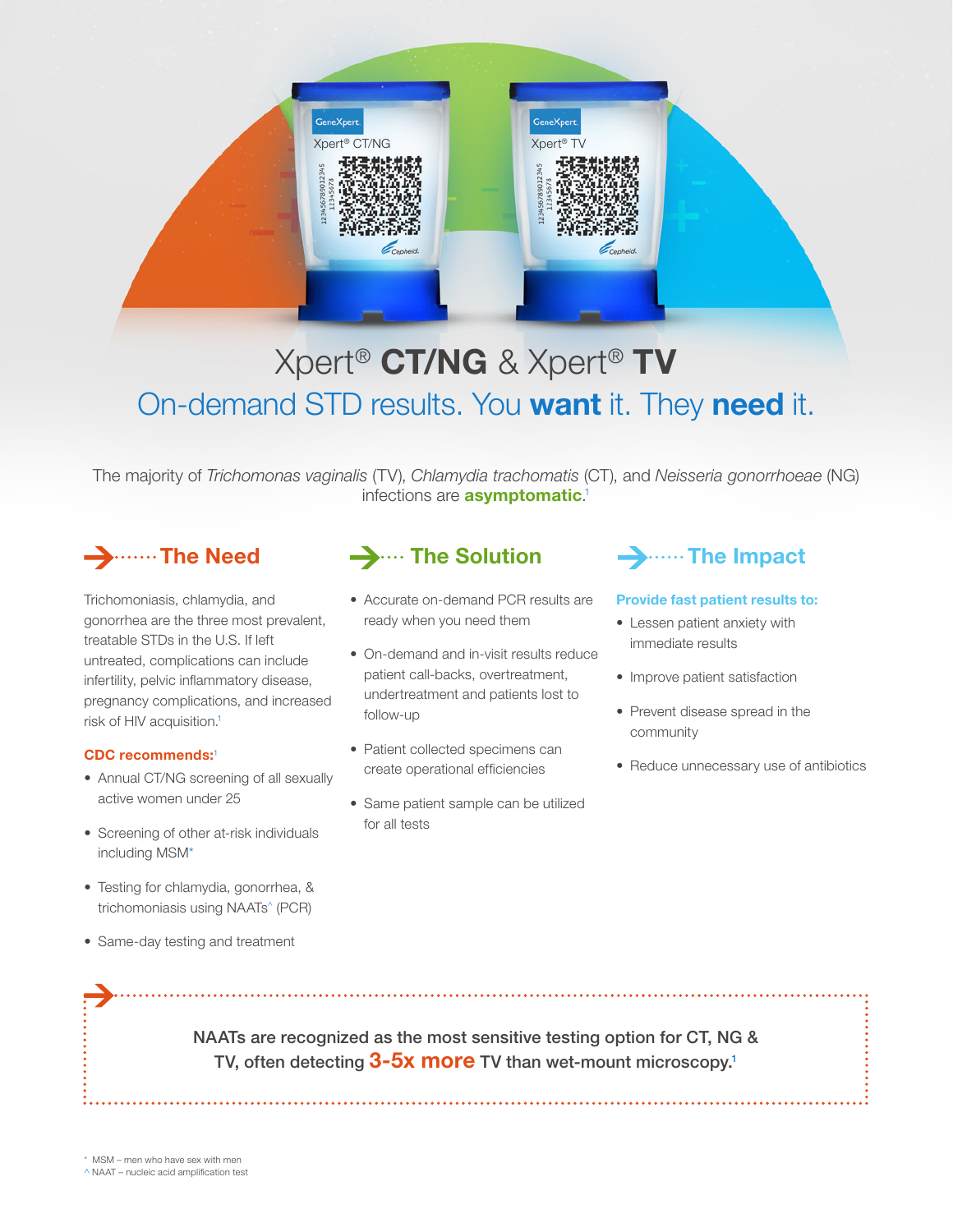## Impact on Patient Pathway

### Improving patient satisfaction

Xpert® CT/NG and Xpert® TV provide medically actionable information to clinicians to enable same-day treatment for chlamydia, gonorrhea, and trichomoniasis



## Xpert CT/NG & Xpert TV

On-demand results for CT/NG or TV in 90 minutes or less

All specimen types are cleared for asymptomatic and symptomatic patients

Rectal and pharyngeal swabs now available for use with Xpert CT/NG 

Xpert TV is the **first and only** NAAT cleared for **male and** female urine

### Clinical Performance†

|                                       | <b>Xpert CT/NG</b> |           | <b>Xpert TV</b> |                     | <b>Xpert CT/NG</b> |           | <b>Xpert TV</b> |
|---------------------------------------|--------------------|-----------|-----------------|---------------------|--------------------|-----------|-----------------|
|                                       | СT                 | NG        |                 |                     | CТ                 | <b>NG</b> |                 |
| <b>Patient Collected Vaginal Swab</b> |                    |           |                 | <b>Female Urine</b> |                    |           |                 |
| <b>Sensitivity</b>                    | 99.5%              | 100%      | 98.9%           | <b>Sensitivity</b>  | 98.1%              | 94.4%     | 98.4%           |
| <b>Specificity</b>                    | 99.1%              | $99.9\%$  | 98.9%           | <b>Specificity</b>  | 99.8%              | $>99.9\%$ | 99.7%           |
| <b>Endocervical Swab</b>              |                    |           |                 | <b>Male Urine</b>   |                    |           |                 |
| <b>Sensitivity</b>                    | 96.0%              | 100%      | 98.9%           | <b>Sensitivity</b>  | 98.5%              | 98.3%     | 89.6%           |
| <b>Specificity</b>                    | 99.6%              | $>99.9\%$ | 98.9%           | <b>Specificity</b>  | 99.8%              | 99.0%     | 99.3%           |
| <b>Pharyngeal Swab</b>                |                    |           |                 | <b>Rectal Swab</b>  |                    |           |                 |
| <b>Sensitivity</b>                    | 95.9%              | 94.7%     |                 | <b>Sensitivity</b>  | 86.0%              | 91.2%     |                 |
| <b>Specificity</b>                    | 99.7%              | 98.8%     |                 | <b>Specificity</b>  | 99.4%              | 99.6%     |                 |
|                                       |                    |           |                 |                     |                    |           |                 |

# Early assay termination (EAT) for positive results.

**College** 

Ě.

† All performance results at 95% confidence interval. For details refer to Package insert. Pharyngeal and rectal swabs are only FDA-cleared for use with Xpert CT/NG.